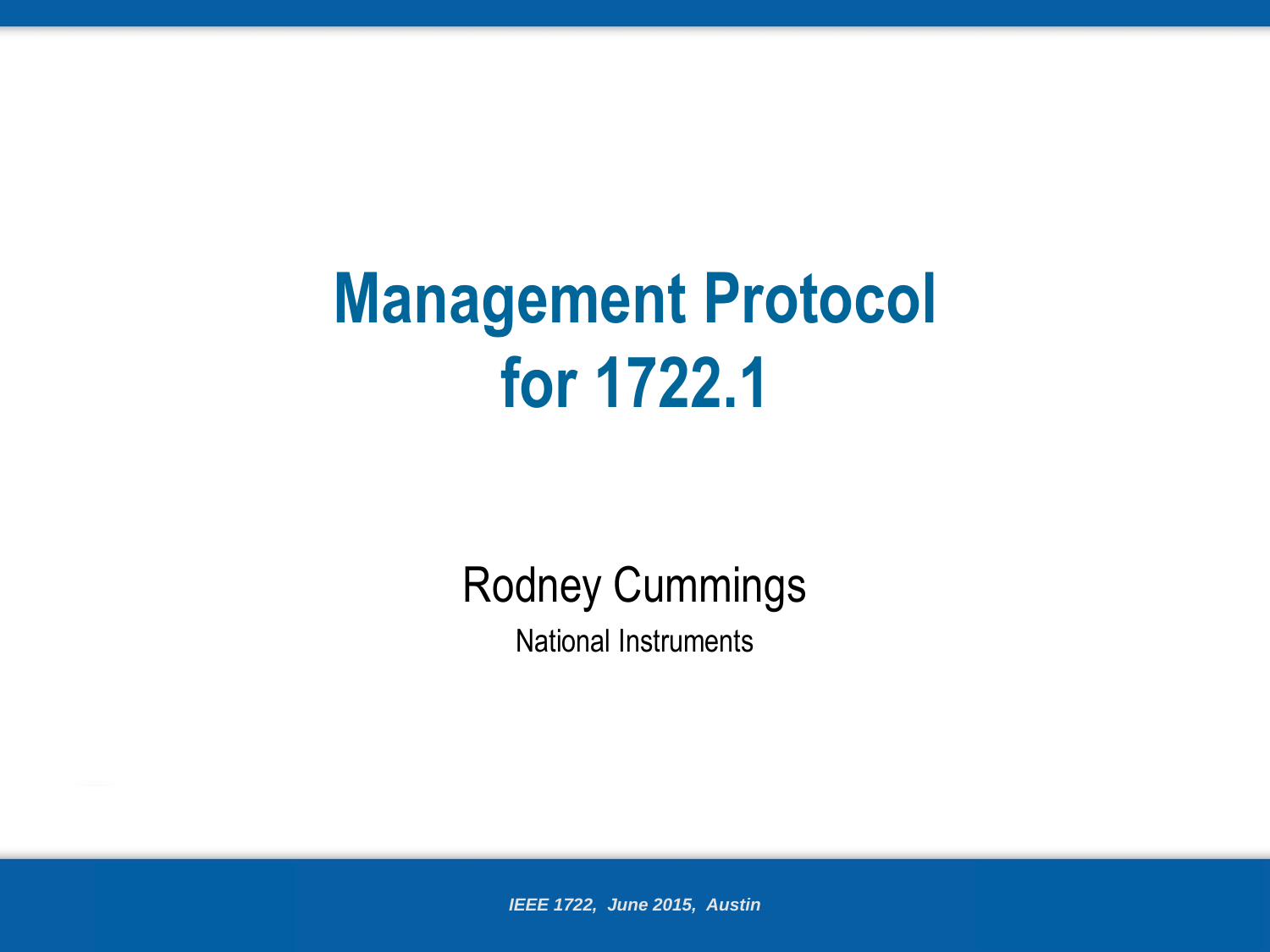## **Agenda**

- Context
	- Focus of this presentation, relative to 'New Work' (slide 12) of [http://grouper.ieee.org/groups/1722/contributions/2015/P1722\\_1-Industrial\\_Potential\\_Alignment.pdf](http://grouper.ieee.org/groups/1722/contributions/2015/P1722_1-Industrial_Potential_Alignment.pdf)
- Technical background
	- Overview of technologies we can choose from
- Recommendations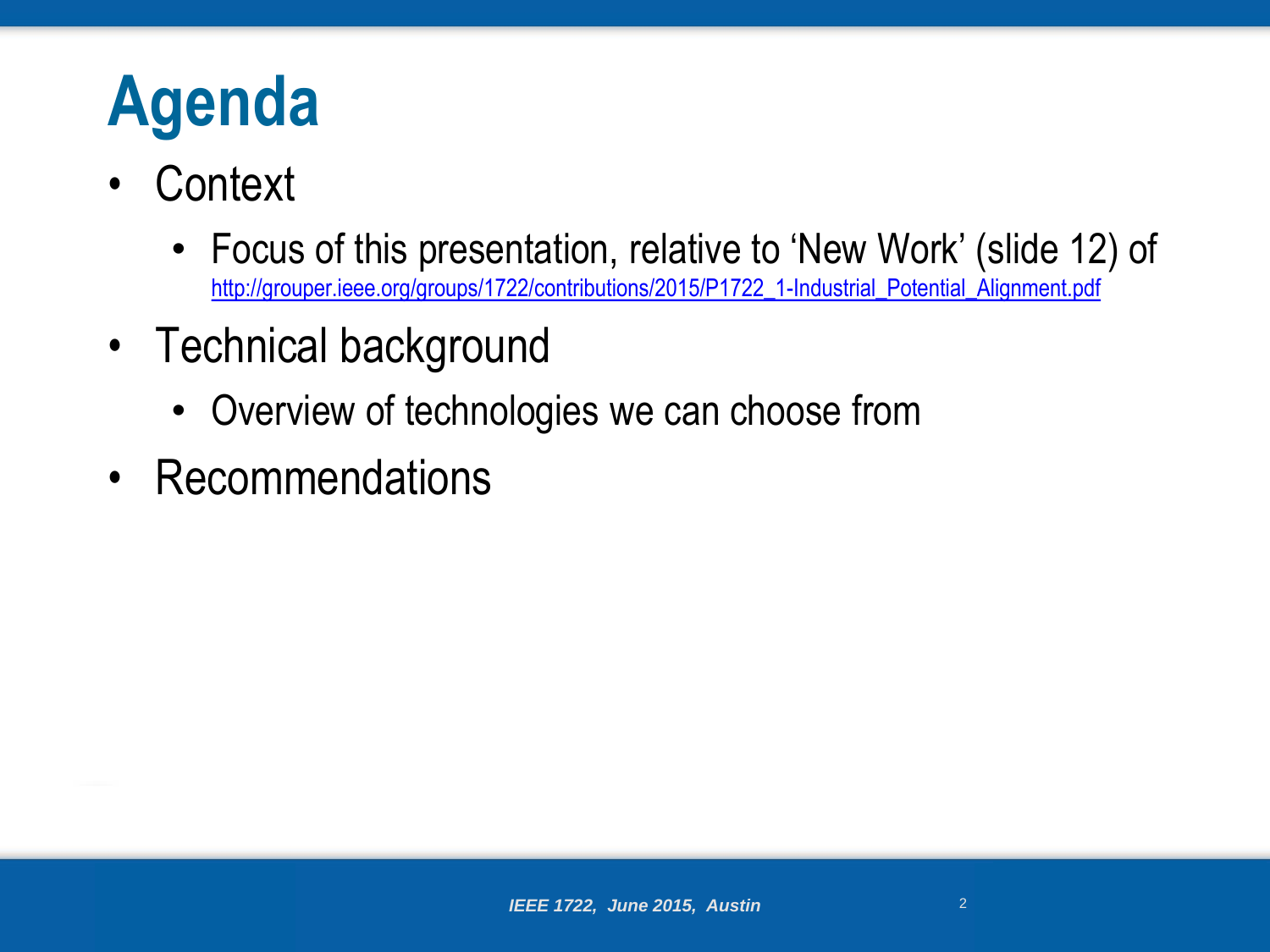#### **Context**

#### Using slides taken from AVnu Industrial presentation at May 802.1 TSN meeting:

<http://www.ieee802.org/1/files/public/docs2015/tsn-sexton-feature-priority-request.pdf>

Red text is new

*IEEE 1722, June 2015, Austin*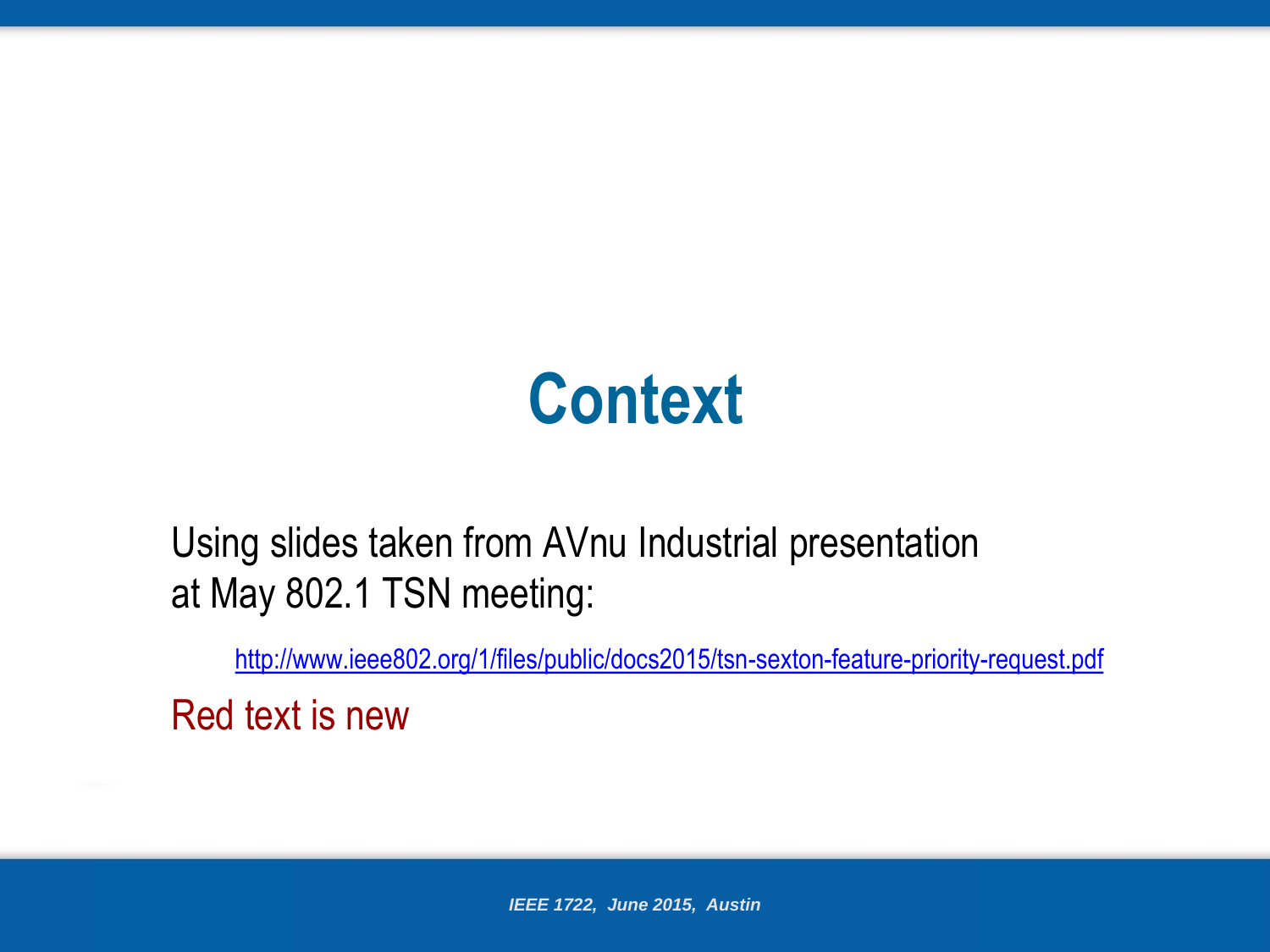# **Moving Forward with Industrial (1 of 2)**



#### Select minimum feature set viable for real applications.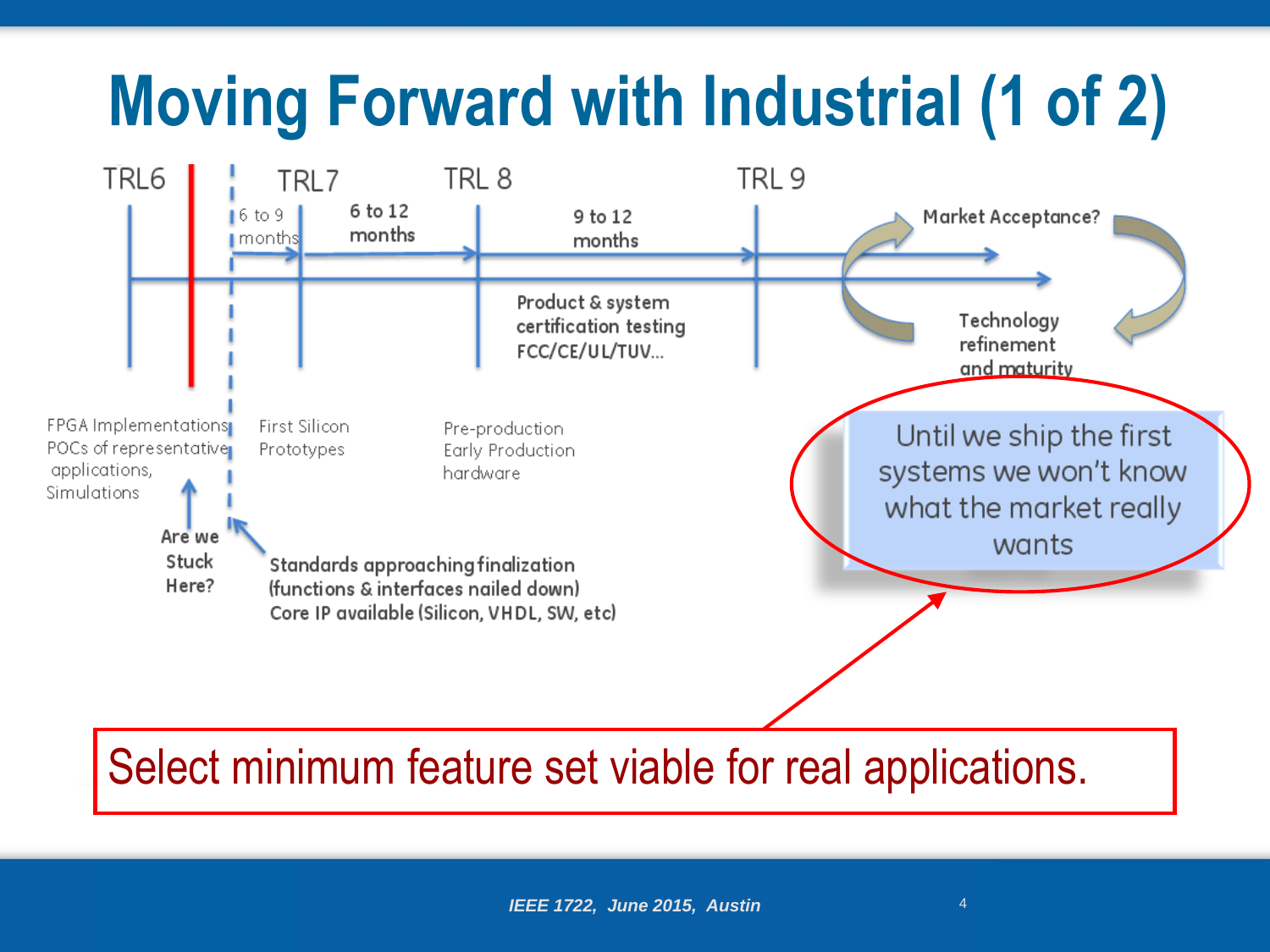# **Moving Forward with Industrial (2 of 2)**



- Standards at-or-near publication; silicon at-or-near shipping
- Existing protocols with open source code (preferably C)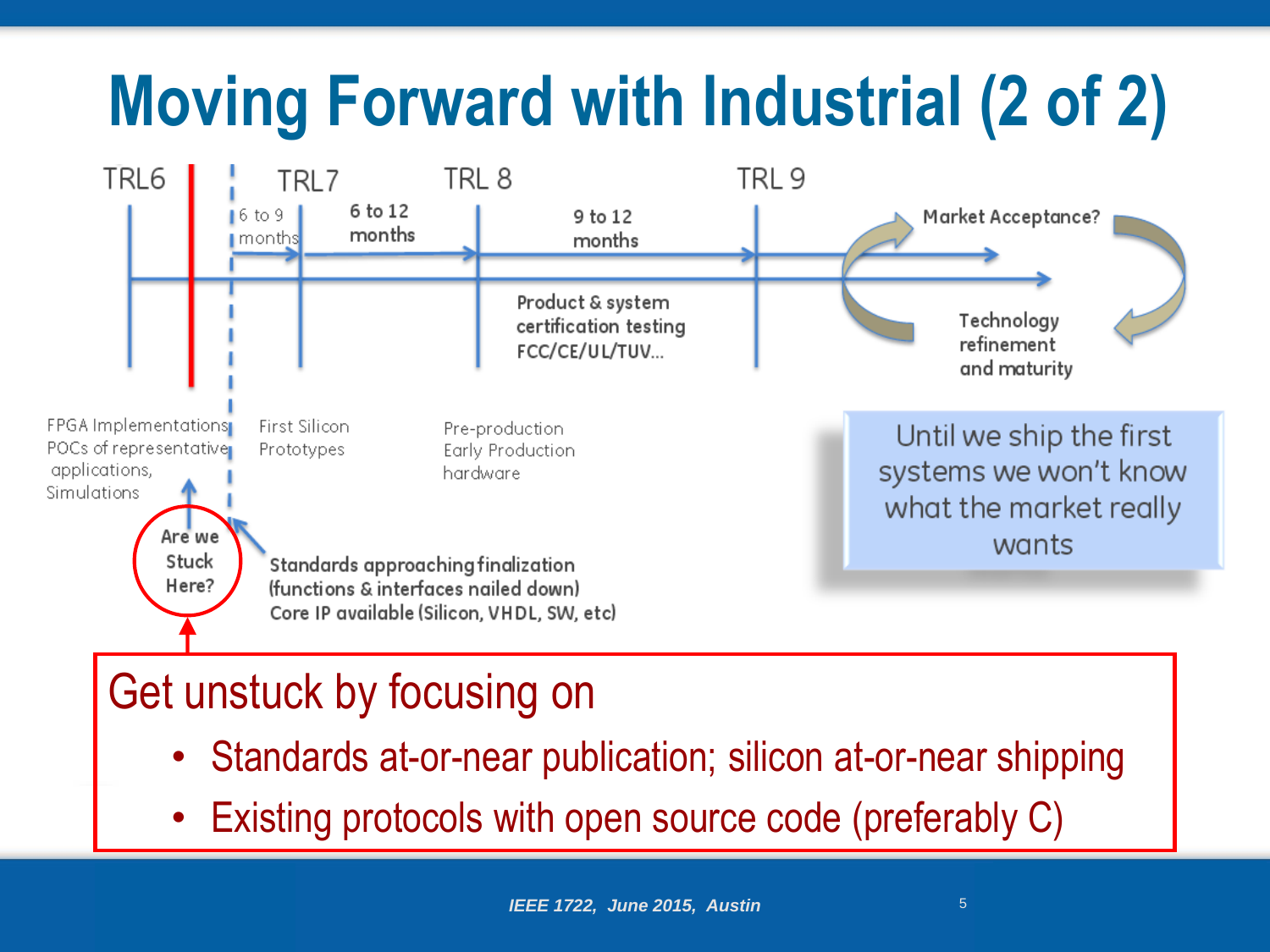## **Minimum Viable for Industrial**

Time to kickoff (dotted line)

| Priority       | Requirement                                 | Project(s)                        | 2015 | 2016         | 2017       |
|----------------|---------------------------------------------|-----------------------------------|------|--------------|------------|
| $\mathbf 1$    | Network time synch with static<br>config    | ASrev                             | Y    | Y            | Y          |
| 1              | Scheduling                                  | Qbv                               | Υ    | Y            | Y          |
| 1              | Centralized config                          | Qcc,<br>Restconf/Netconf<br>1722? | Υ    | Ÿ            | Y          |
| $\overline{c}$ | Seamless redundancy including<br>time synch | CB, ASrev                         | N    | Y            | Υ          |
| $\overline{c}$ | Ingress policing including BE<br>limiting   | Qci                               | Y/N  | Y            | Y          |
| $\overline{c}$ | Frame preemption                            | Qbu                               | N    | N            | Υ          |
| $\overline{c}$ | L3 support                                  |                                   | N    | $\mathsf{N}$ | Y          |
| 3              | Cyclic schedule                             | Qch                               | N    | $\mathsf{N}$ | <b>TBD</b> |
| 3              | Credit based shaper                         | Qav                               | N    | N            | <b>TBD</b> |
| 3              | Stream management (SRP)                     | Qat                               | N    | N            | <b>TBD</b> |
|                | <b>ISIS</b>                                 | Qca                               | N    | N            | <b>TBD</b> |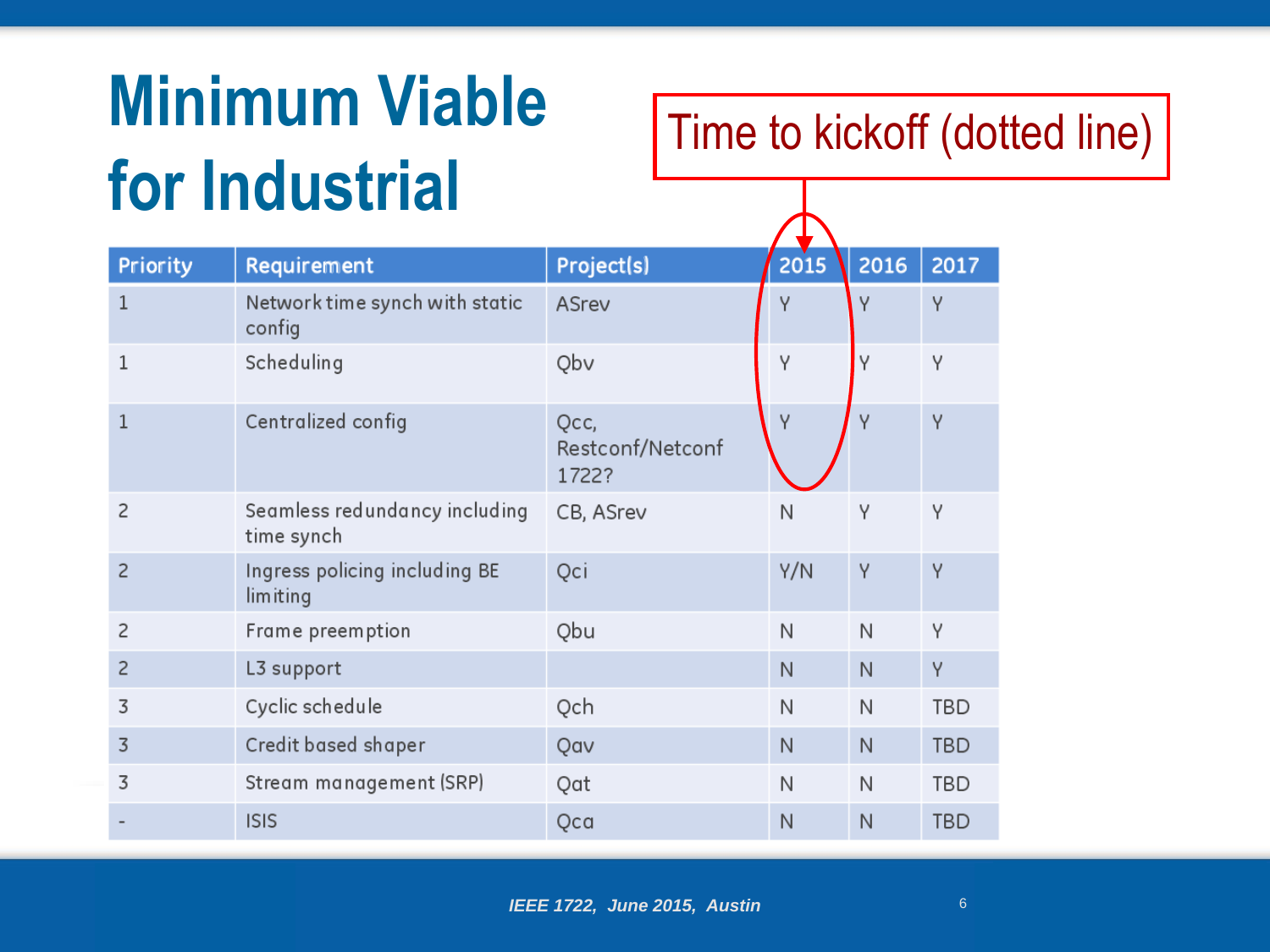#### **This Presentation: Management (1 of 2)**

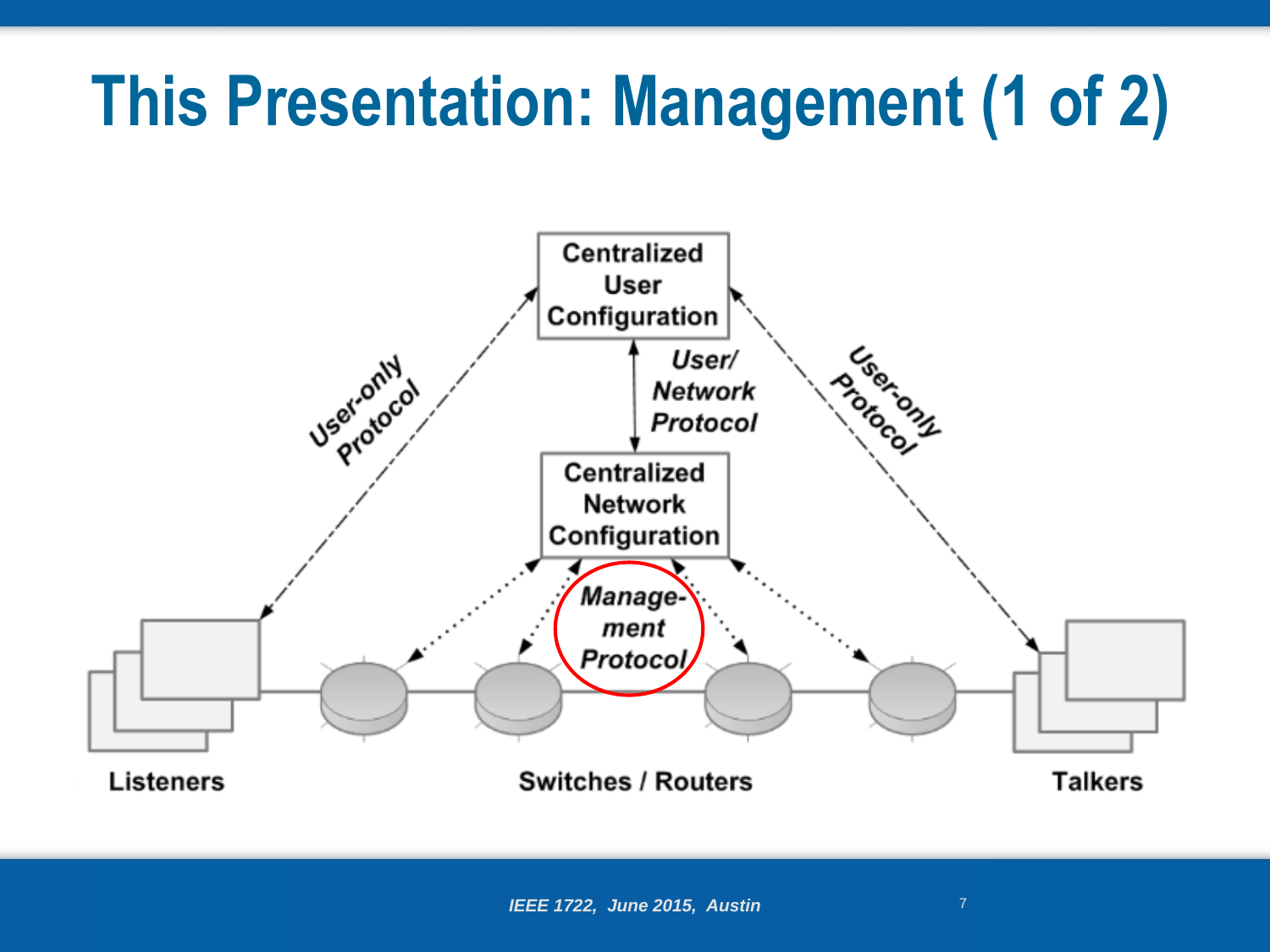## **This Presentation: Management (2 of 2)**

- Assumptions for Management Protocol
	- Required for any CNC use case
		- Users can be centralized or distributed
	- Server (bridge) can be constrained ([RFC 7252](http://tools.ietf.org/html/rfc7228))
		- e.g. Industrial sensor with two external Ethernet ports, 10 KiB RAM
	- Configuration is non-volatile
		- Some use cases cannot rely on CNC to be continuously available
	- Configuration is automated
		- No human is involved
	- In-band
		- No out-of-band IT network for management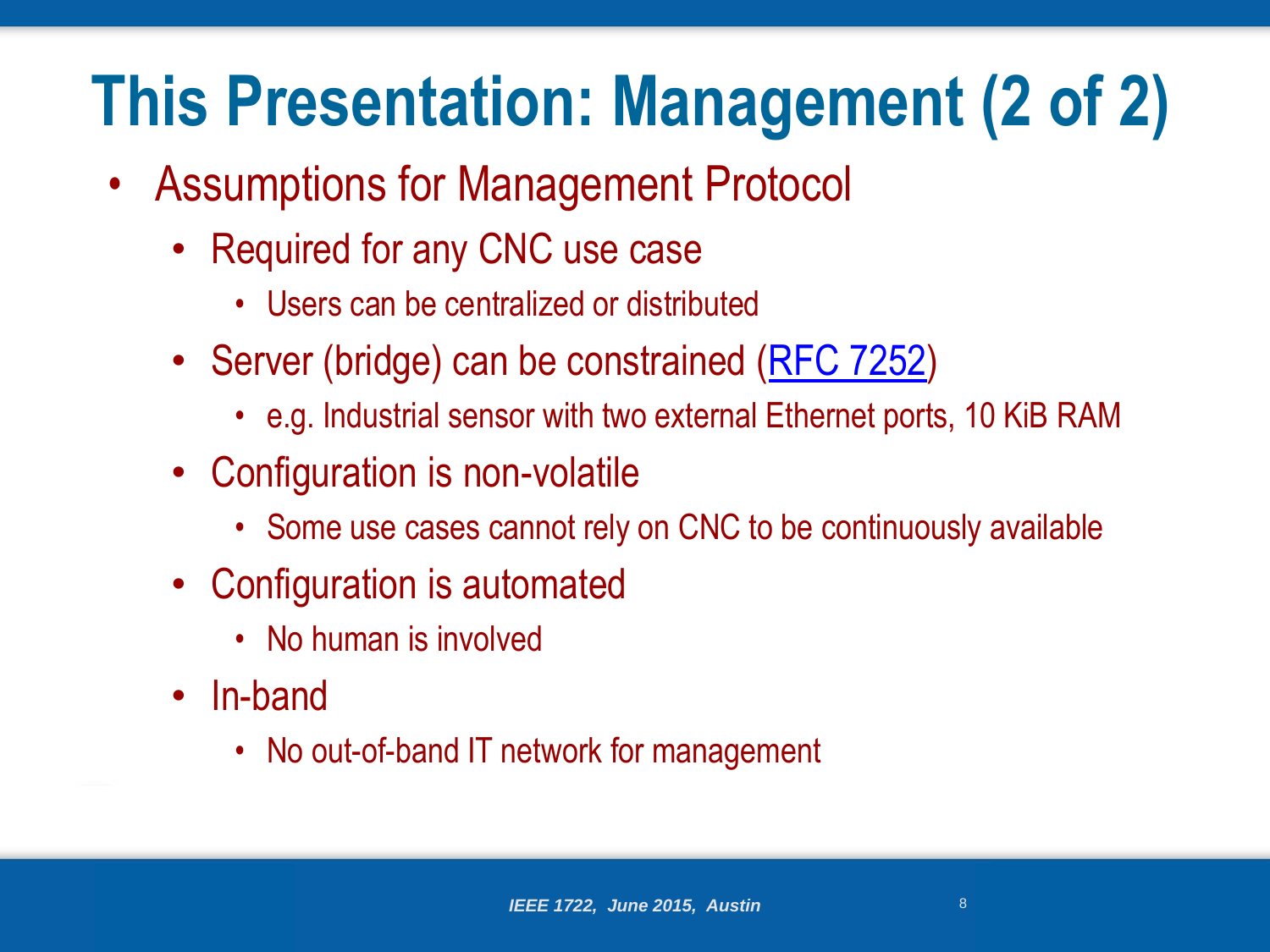#### **Technical Background**

*IEEE 1722, June 2015, Austin*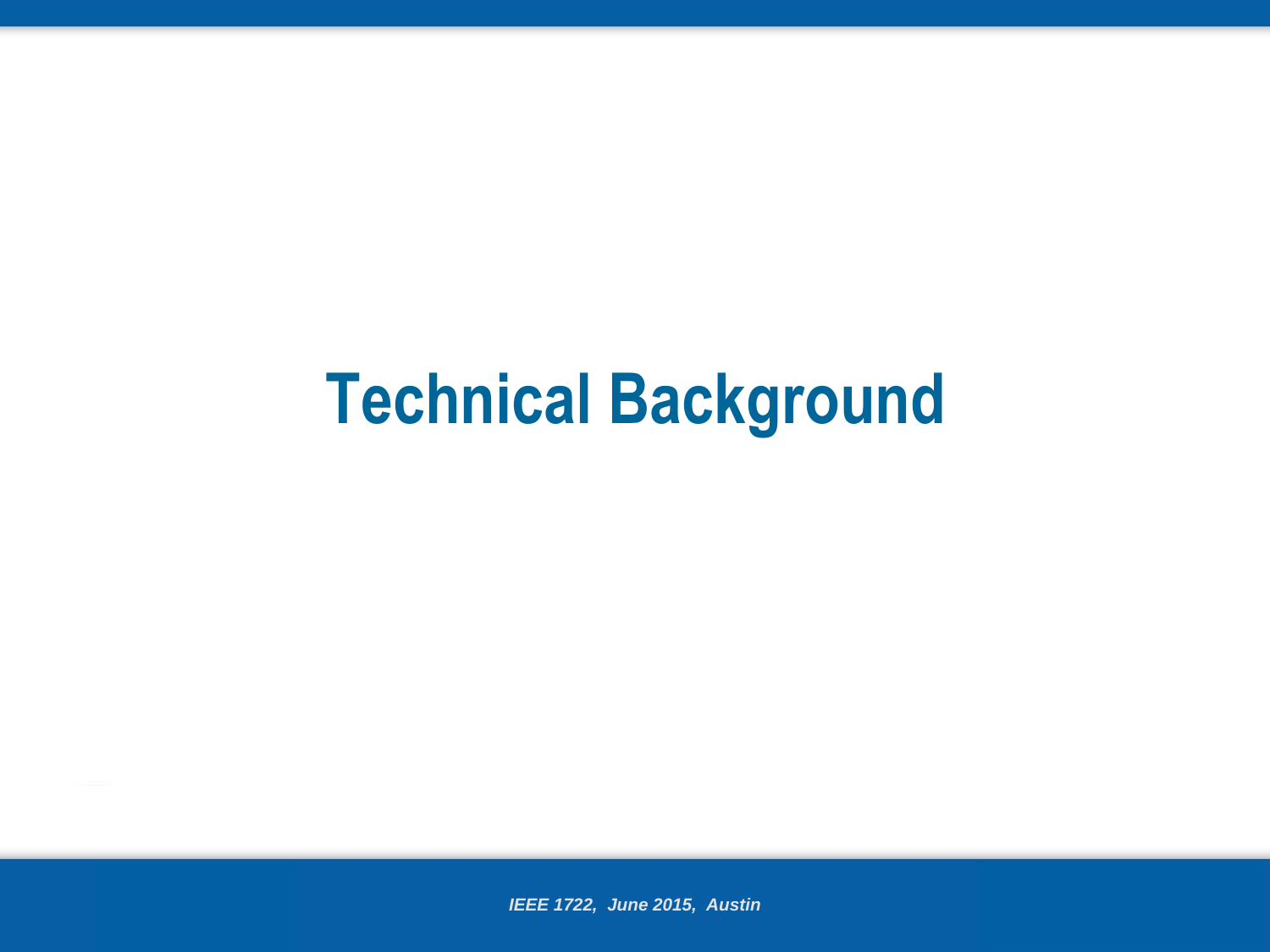## **History: MIB and SNMP**

- **IETF** specifies management protocols and models
- MIB = data model
	- Text specification of hierarchical variables in objects
	- Cross-vendor interoperability; Independent of protocol
	- Used by standards like 802
- SNMP = protocol and information model
	- Information model is on-the-wire encoding of data
	- Typically UDP, but layer-2 specified in [RFC 4789](https://tools.ietf.org/html/rfc4789)
- [RFC 3535](https://tools.ietf.org/html/rfc3535): SNMP/MIB great for 'read', bad for 'write'
	- Initiated creation of new management protocol(s)
	- TSN's CNC needs 'write', so it requires these new protocols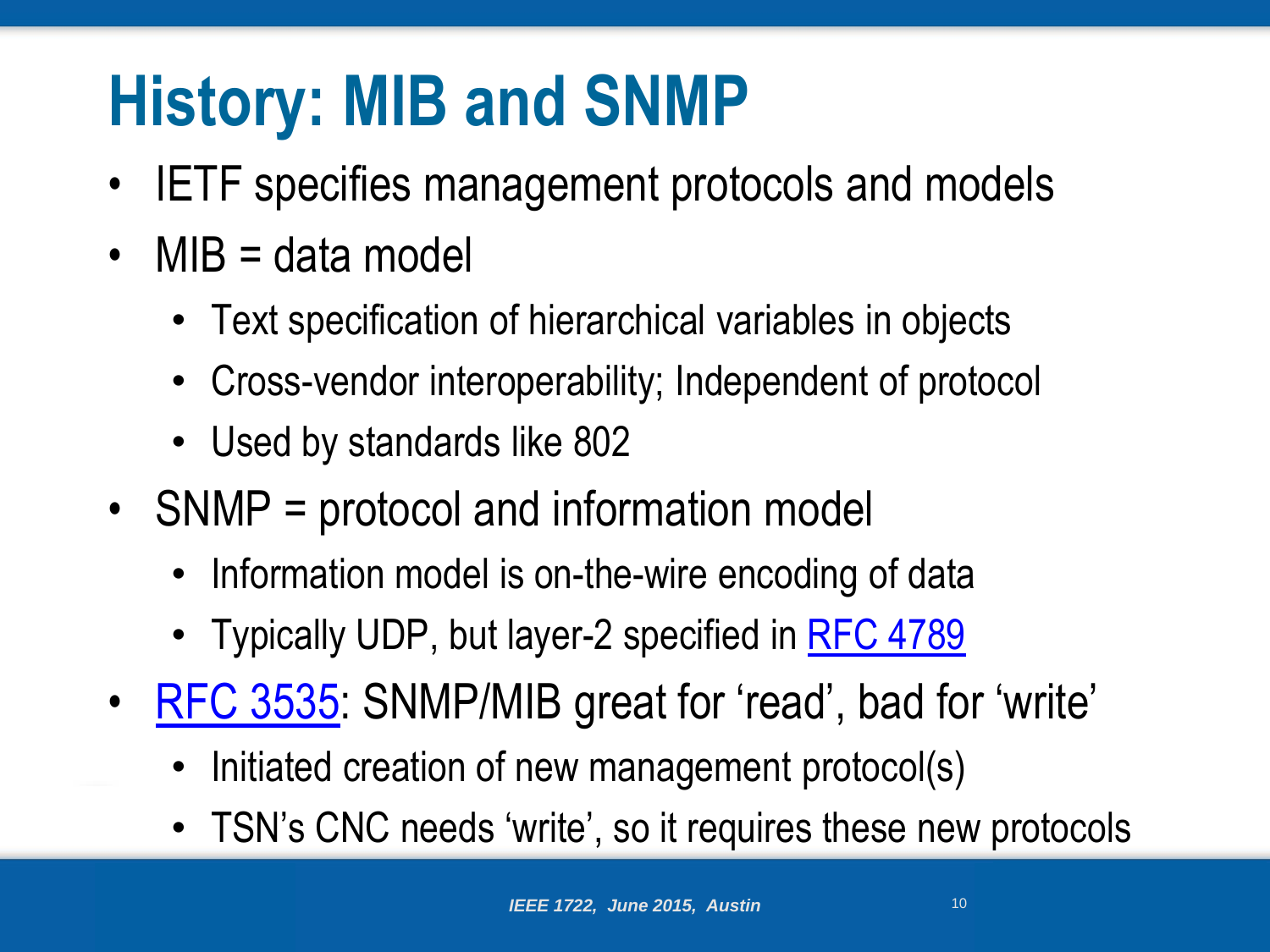#### **Management Protocol Creation**

- Steps to create a new one (not necessarily sequential)
	- 1. Specify data modeling language
	- 2. Use #1 to specify data modules for features
	- 3. Transport: Specify protocol to carry mgmt messages
	- 4. Info: Specify information model (on-the-wire data value)
	- 5. Message: Specify mgmt message: request, reply, notification
	- 6. ID: Specify identifier of object to read/write (maps to #1)
	- 7. Transport Code: Open source code for #3
	- 8. Info Code: Open source code for #4
	- 9. Message Code: Open source code for #5 and #6
	- 10. Conformance: Create code to test/certify implementations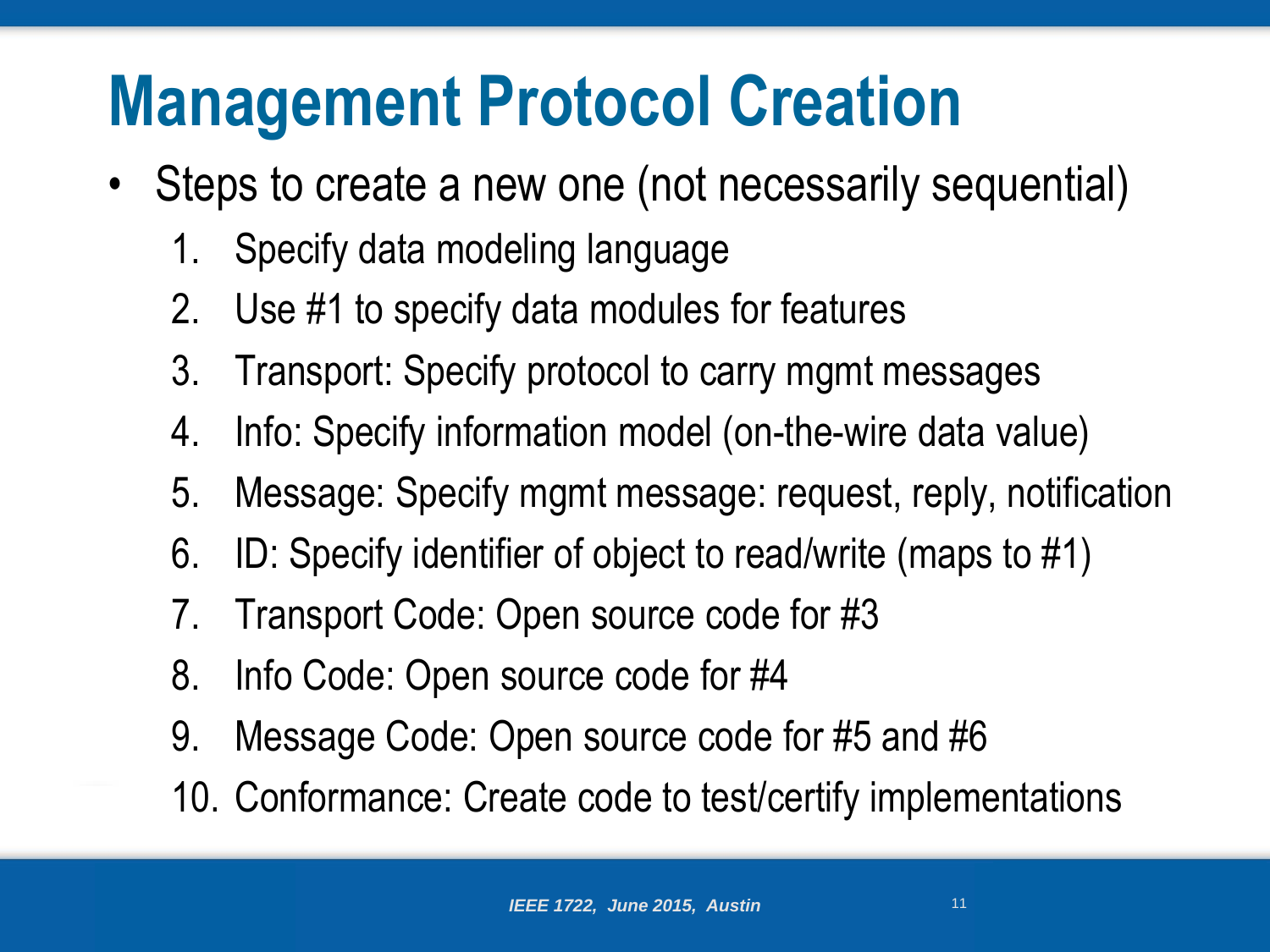### **Step 1: Data Modeling Language**

• Done: Published as YANG ([RFC 6020\)](https://tools.ietf.org/html/rfc6020)

container system {

ł

• Example

```
leaf host-name {
    type string;
    description "Hostname for this system";
Ą.
leaf-list domain-search {
    type string;
    description "List of domain names to search";
Ą.
container login {
    leaf message {
        type string;
        description
            "Message given at start of login session";
    ł
    list user {
        key "name";
        leaf name {
            type string;
        leaf full-name {
            type string;
        Ą.
        leaf class {
            type string;
        ÷.
    3
```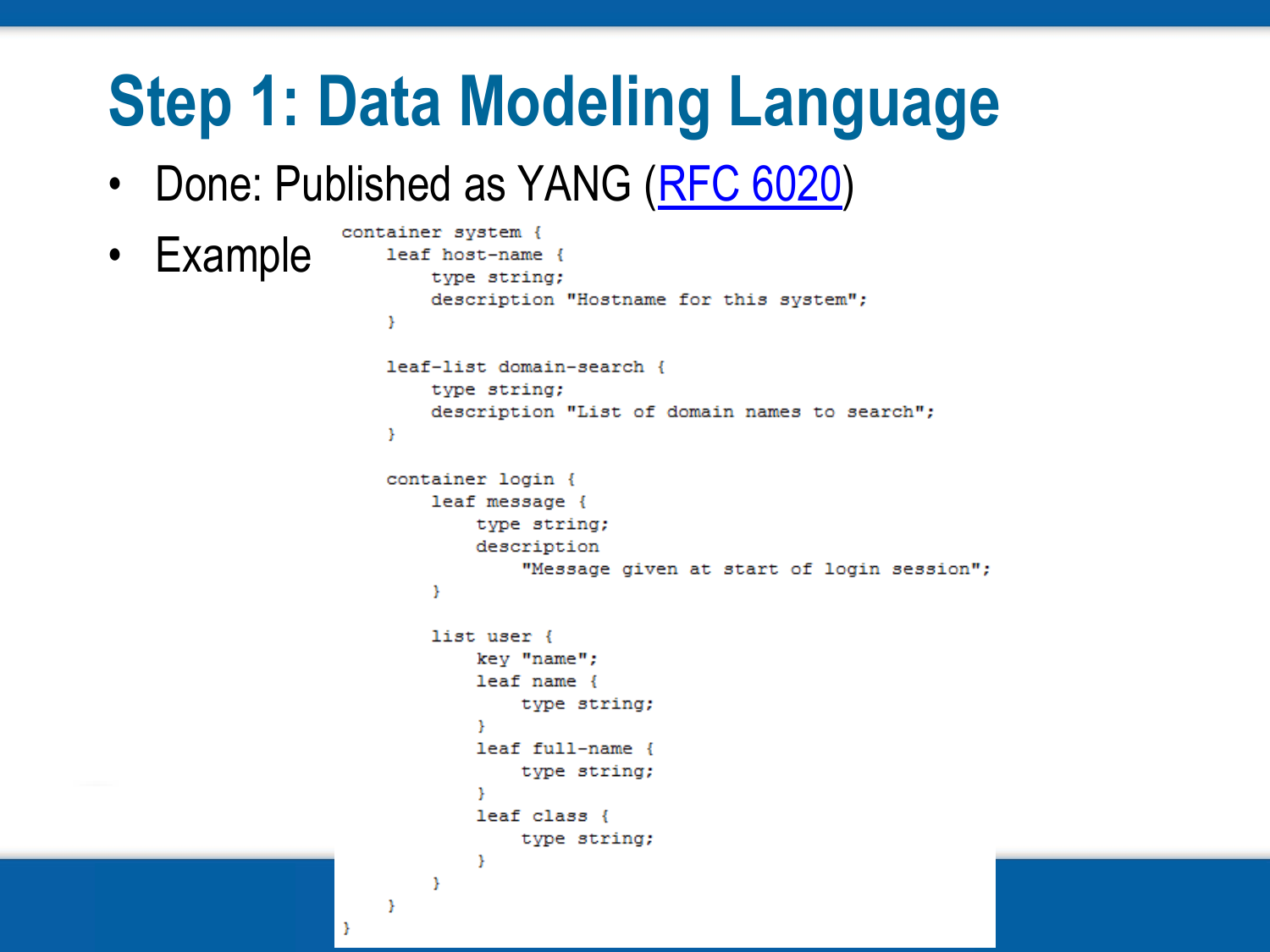## **Step 2: YANG for TSN Features**

- In-work
- All 802.1 features specify Managed Objects (e.g. .1Qbv)
	- Management data for that feature, independent of data model
	- In 802.1Q, this is Clause 12
		- Clause 17 is the corresponding MIB
- [802.1Qcl](http://www.ieee802.org/1/files/public/docs2015/cl-draft-1Q-YANG-par-0615-v02.pdf) is specifying YANG for core 802.1Q features
	- Including overall structure of 802.1 YANG modules
- With structure decided, filling in features is simple
	- Map clause 12 of feature in a manner analogous to .1Qcl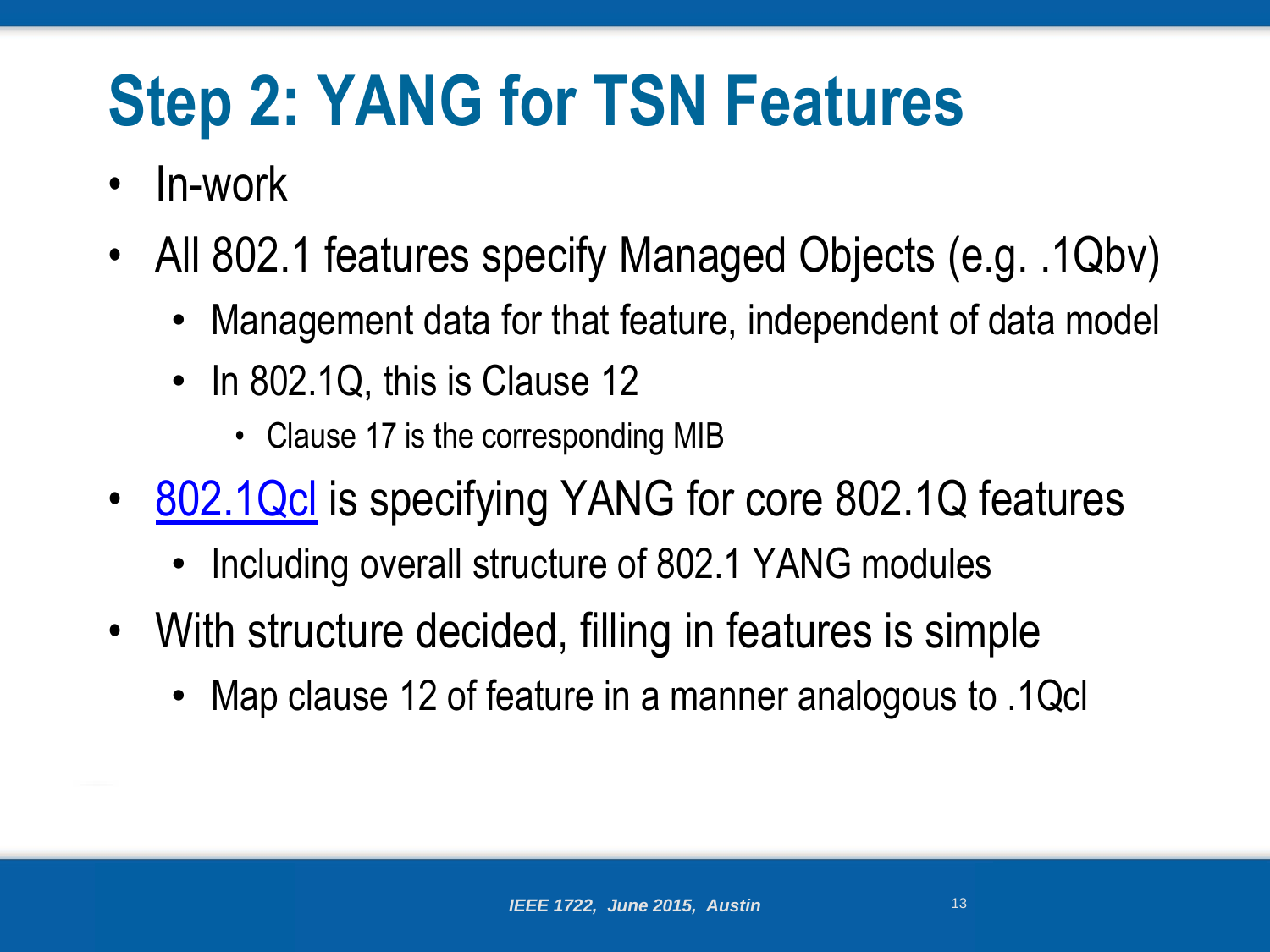## **Steps 3-10: Multiple Options**

- Summary
	- Complexity: How difficult to implement and execute?
	- Maturity: How complete is spec and source code?

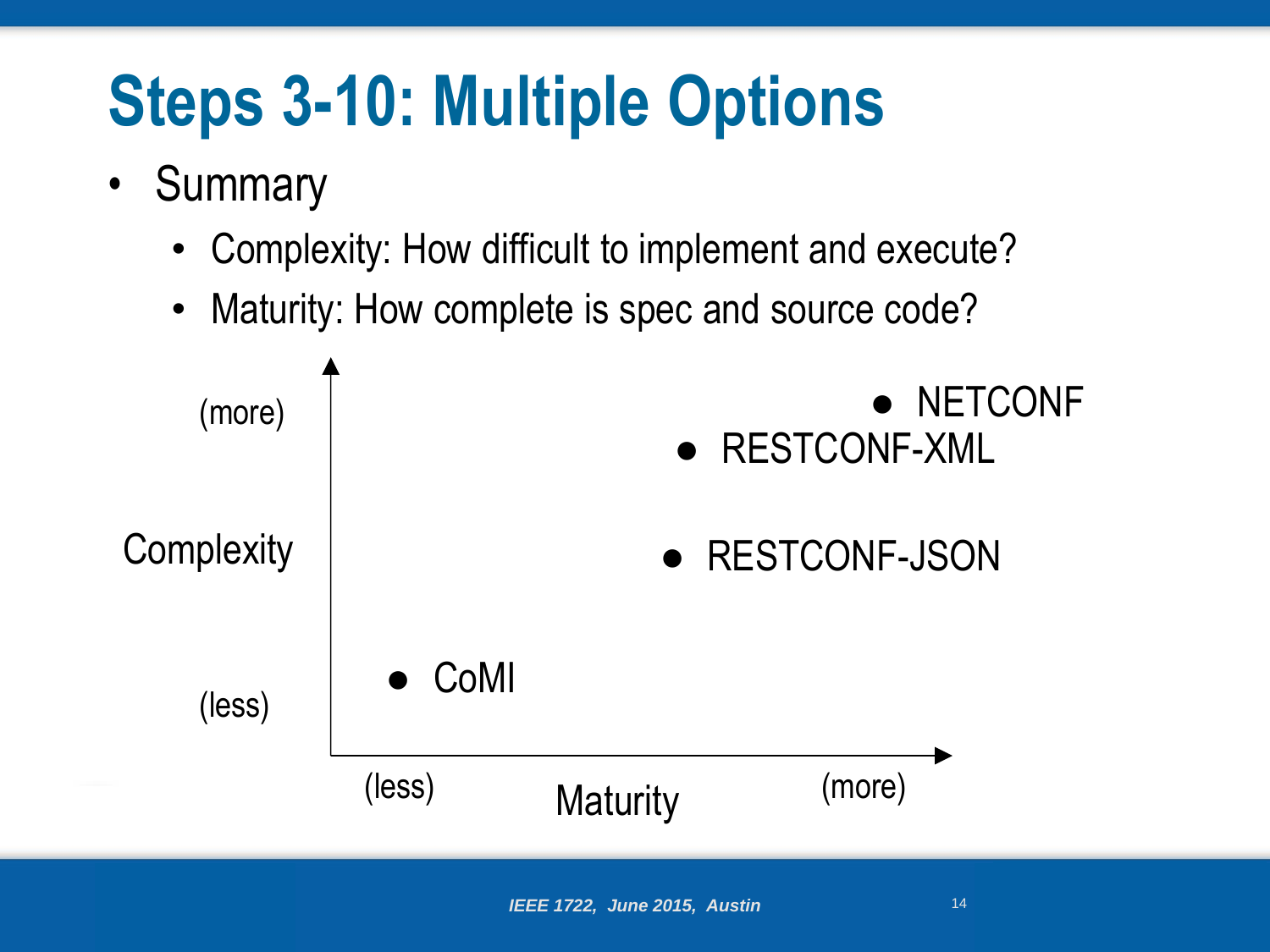#### **NETCONF**

- Pro: Most mature
	- IETF proposed standard ([RFC 6241](http://tools.ietf.org/html/rfc6241))
- Pro: Full-featured
	- NMS focused (IT)
- Con: Heavyweight

|   | <b>Step</b>       | <b>Description</b>             |
|---|-------------------|--------------------------------|
|   | 3. Transport      | SSH mandatory; on TCP          |
|   | 4. Info           | <b>XML</b>                     |
|   | 5. Message        | <b>NETCONF-specific RPC</b>    |
|   | 6. ID             | Uses XML to select / search    |
|   | 7. Transport Code | Many for SSH                   |
| 6 | 8. Info Code      | Many for XML                   |
|   | 9. Message Code   | At least two (e.g. libnetconf) |
|   | 10. Conformance   | None that I know of            |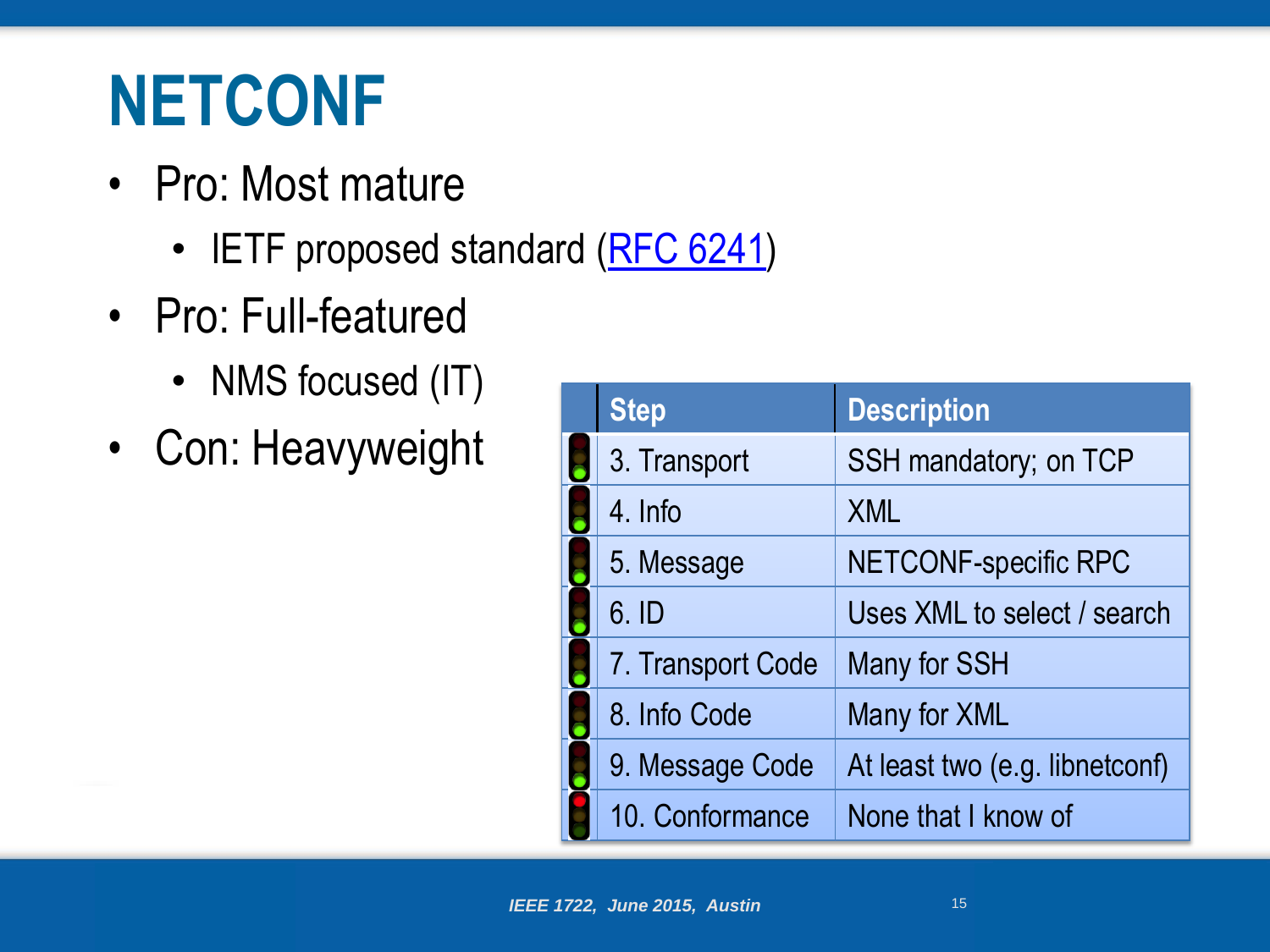#### **RESTCONF**

- Con: Moderately mature
	- Published as draft of IETF NETCONF Working Group
		- Not yet RPC:<https://tools.ietf.org/html/draft-ietf-netconf-restconf-05>
- Pro: Lean features
	- For web servers
- Pro: Edits non-volatile
- Con: XML mandatory
	- JSON optional
	- JSON perceived to be leaner than XML

| <b>Step</b>       | <b>Description</b>              |
|-------------------|---------------------------------|
| 3. Transport      | HTTPS (HTTP, TLS, TCP)          |
| 4. Info           | <b>XML or JSON</b>              |
| 5. Message        | <b>HTTP methods (REST)</b>      |
| 6. ID             | <b>RESTCONF</b> api-path string |
| 7. Transport Code | Many for HTTPS                  |
| 8. Info Code      | Many for XML and JSON           |
| 9. Message Code   | Some in OpenDaylight            |
| 10. Conformance   | None that I know of             |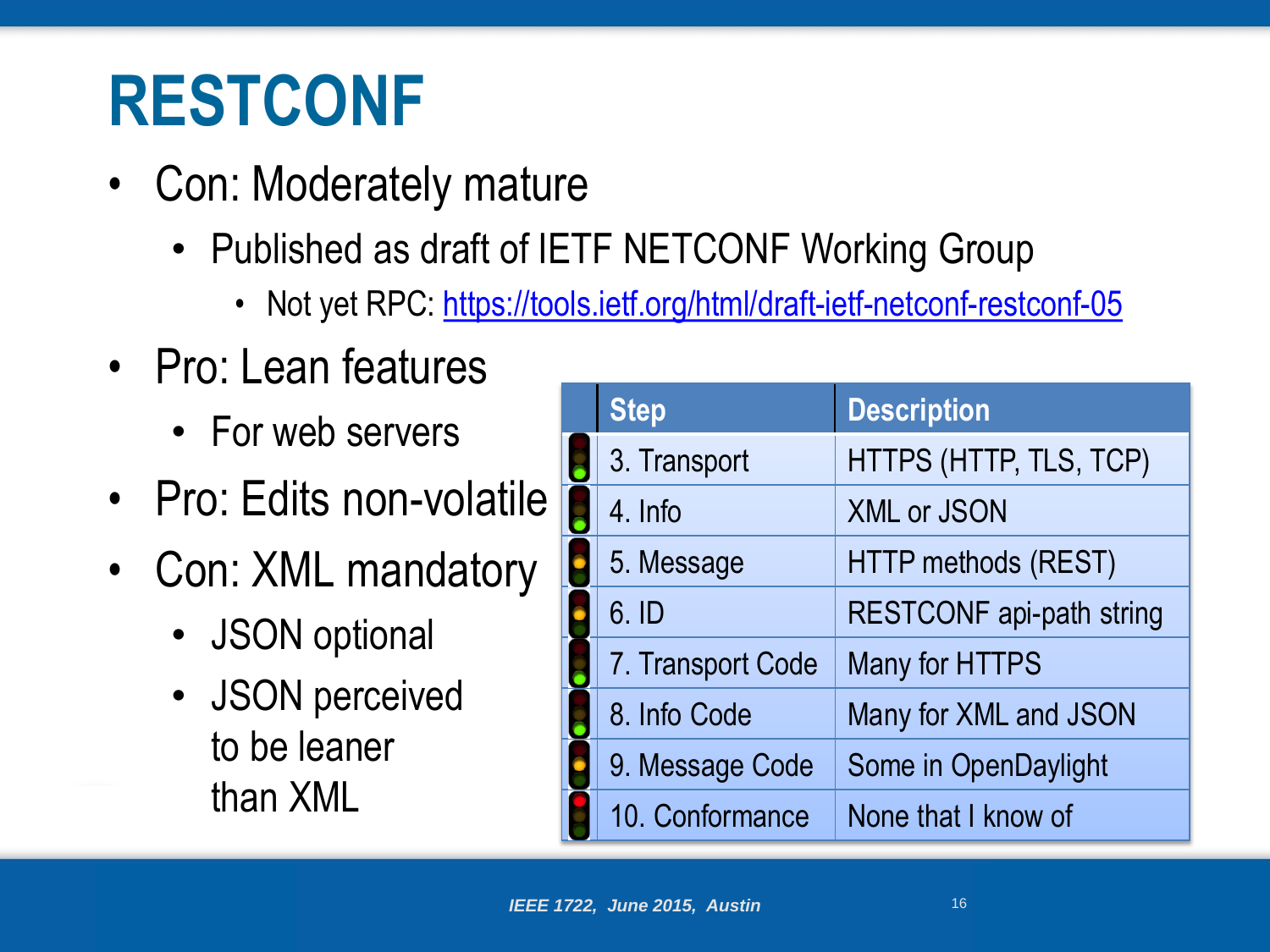#### **HTTP/REST in Industrial**

- Web servers have become common in industrial
	- Search web for "<industrial company> web server"
	- Easy way to expose proprietary/custom features
	- Secure: Enables some degree of IT/OT convergence
- JSON 'marketed' as more lean and modern than XML
- HTTPS/REST/JSON server is ~80% of the way to a RESTCONF-JSON server
- Proposal in NETCONF working group: Change conformance to allow a JSON-only RESTCONF server
	- Rejected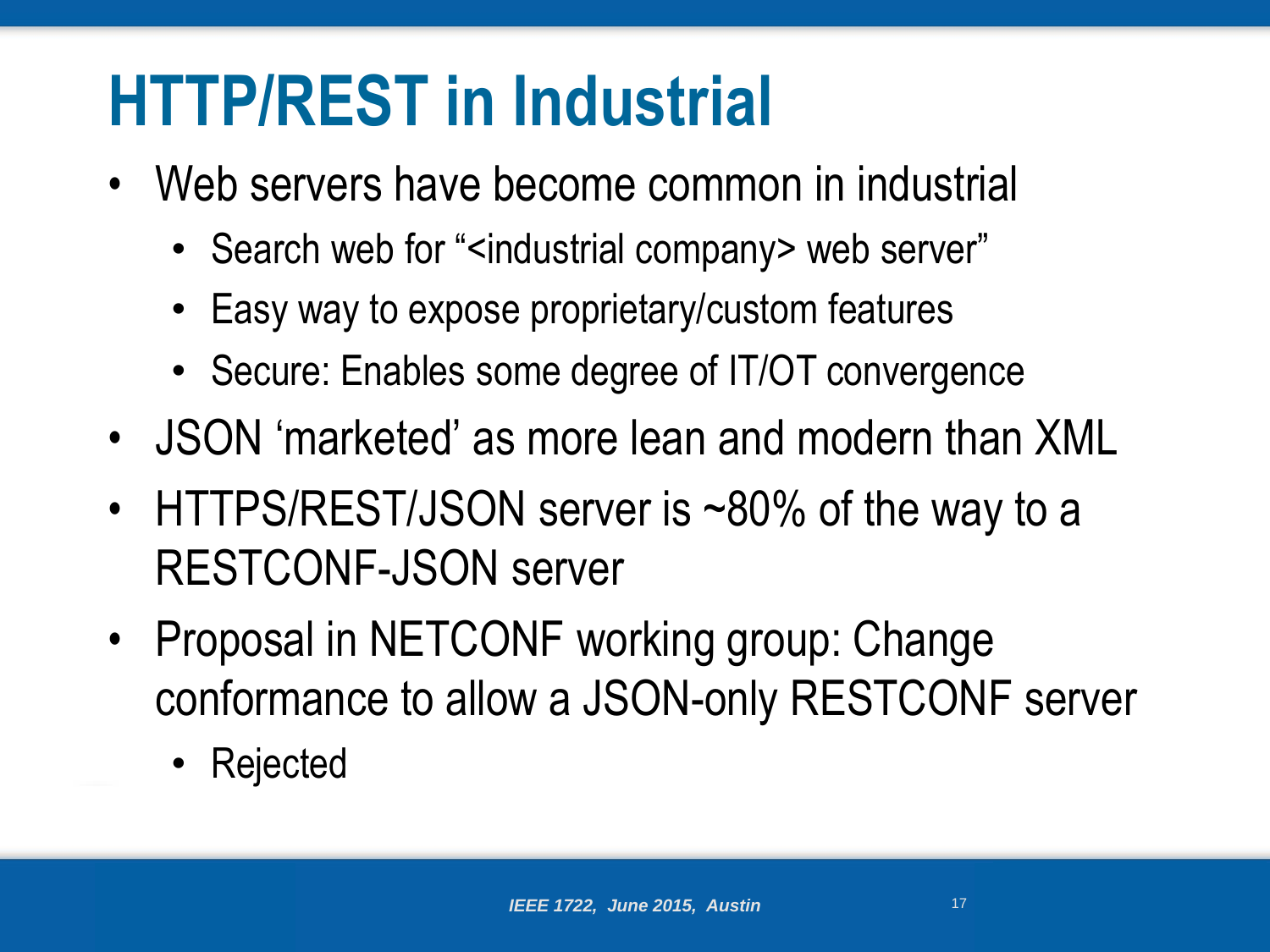## **CoMI: CoAP Management Interface**

- Con: Least mature
	- Published as draft of IETF CoRE Working Group (next slide)
		- Not yet RPC:<https://tools.ietf.org/html/draft-vanderstok-core-comi-06>
	- Not ready for source code
- Pro: Lightweight
	- i.e. Constrained
	- For IoT devices

|   | <b>Step</b>       | <b>Description</b>          |
|---|-------------------|-----------------------------|
|   | 3. Transport      | CoAP (DTLS, UDP, IPv6)      |
|   | 4. Info           | <b>CBOR</b>                 |
|   | 5. Message        | <b>REST methods in CoAP</b> |
|   | 6. ID             | CoMI-specific hash ID       |
|   | 7. Transport Code | <b>Many for CoAP</b>        |
| E | 8. Info Code      | Many for CBOR               |
|   | 9. Message Code   | None that I know of         |
|   | 10. Conformance   | None that I know of         |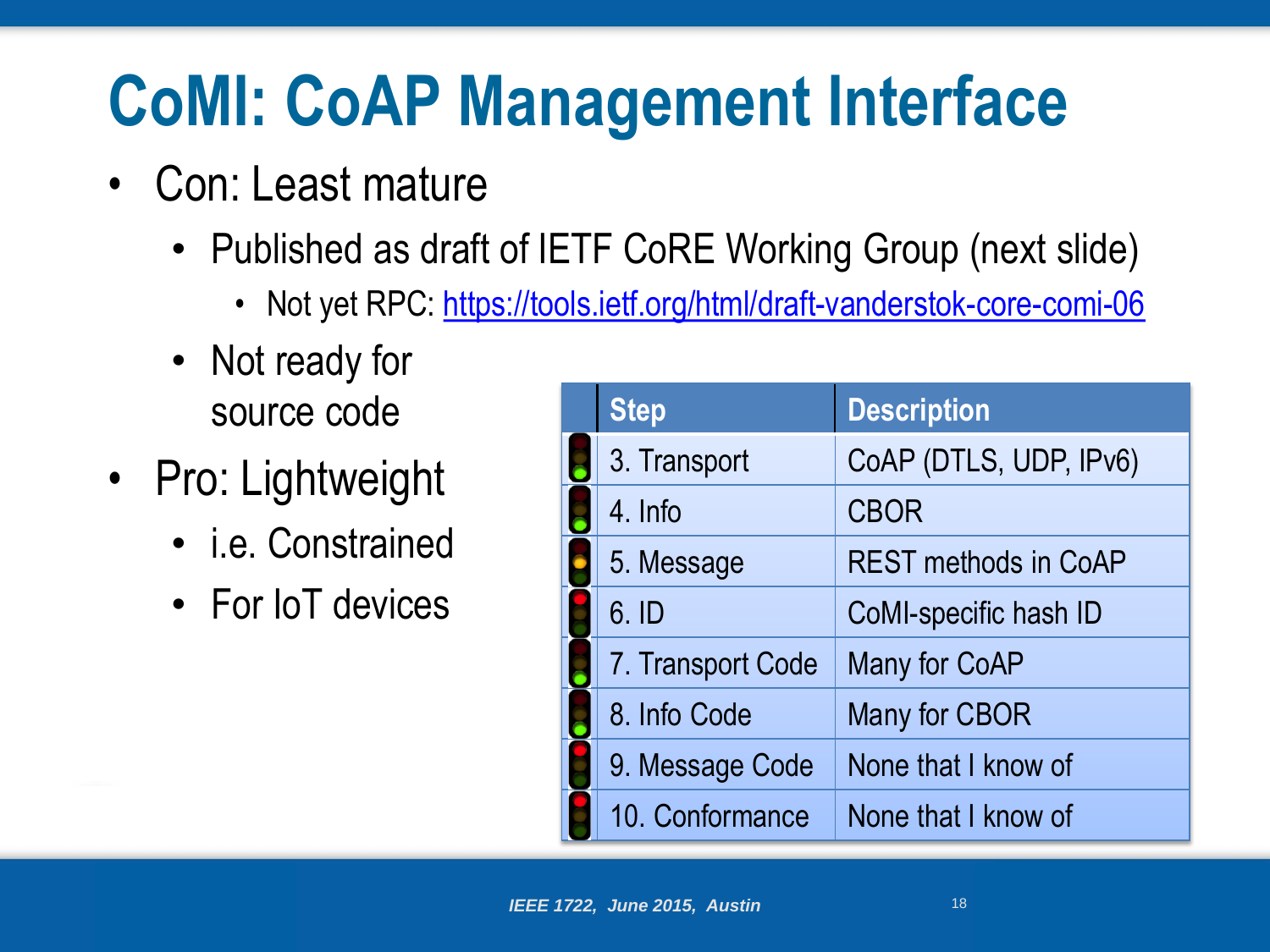### **CoRE: Constrained RESTful Environments**

- IETF [CoRE Working Group](http://trac.tools.ietf.org/wg/core/trac/wiki) started in 2010
	- Arose from **[6LowApp](http://trac.tools.ietf.org/area/app/trac/wiki/6LowApp)** (wireless sensors); [6TiSCH](https://tools.ietf.org/wg/6tisch/) also
	- IoT like TSN/DetNet (building automation, smart grid, etc)
- CoAP: Constrained Application Protocol [\(RFC 7252\)](https://tools.ietf.org/html/rfc7252)
	- REST for constrained IoT devices; Mature [implementations](http://coap.technology/)
- CBOR: Concise Binary Object Rep [\(RFC 7049\)](https://tools.ietf.org/html/rfc7049)
	- Typed binary encoding; Mature *[implementations](http://cbor.io/)*
	- Based on JSON, so translation is loss-less
- CoMI: DTLS/CoAP/CBOR is ~80% of the way to CoMI
	- Remaining 20% is less mature than RESTCONF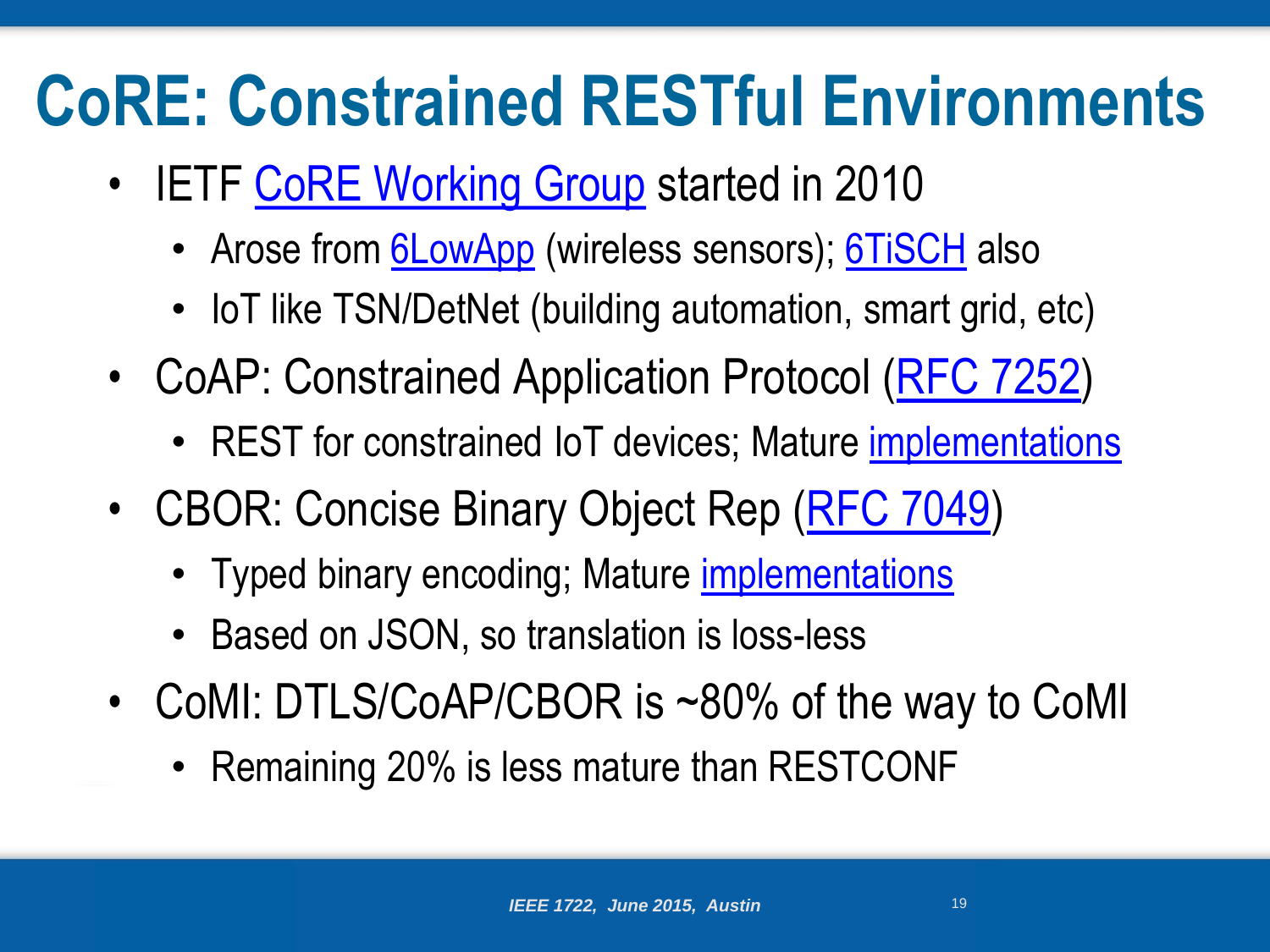## **Idea: 1722.1-specific Management**

- Con: IETF is the go-to standards body for management of switches/routers
- Con: Reinvents too much wheel
	- Can mitigate by re-using CBOR and/or CoAP
		- Then the question becomes… why not just use CoMI?
		- If we want changes to CoMI, we can ask
			- $\blacksquare$  e.g. layer-2

| <b>Step</b>       | <b>Description</b>         |
|-------------------|----------------------------|
| 3. Transport      | <b>1722.1 AVDECC</b>       |
| 4. Info           | ? (translatable from YANG) |
| 5. Message        | ? (REST-like)              |
| 6. ID             | $\boldsymbol{\mathsf{a}}$  |
| 7. Transport Code |                            |
| 8. Info Code      | ?                          |
| 9. Message Code   | $\boldsymbol{\gamma}$      |
| 10. Conformance   | ?                          |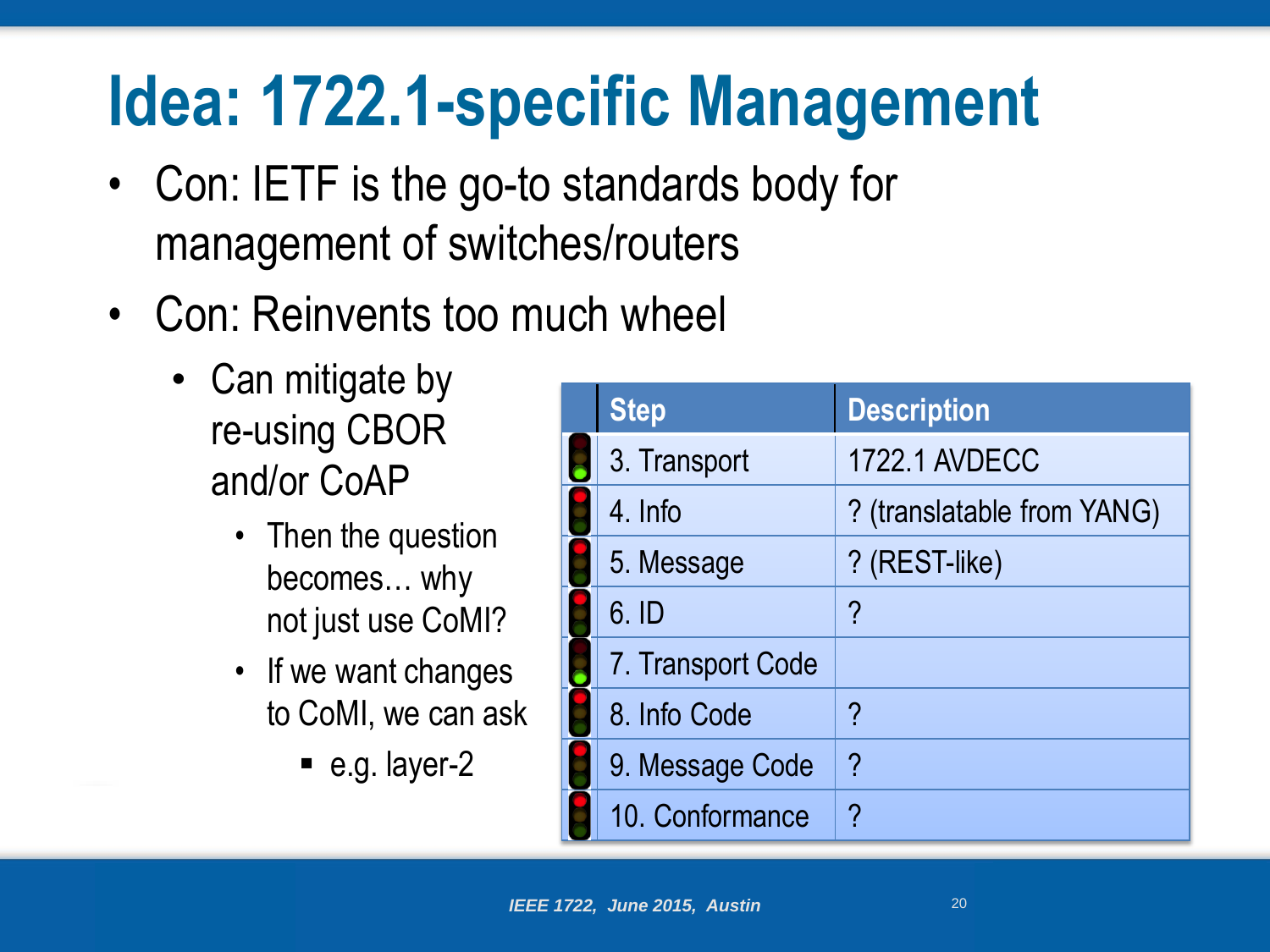#### **Recommendations**

*IEEE 1722, June 2015, Austin*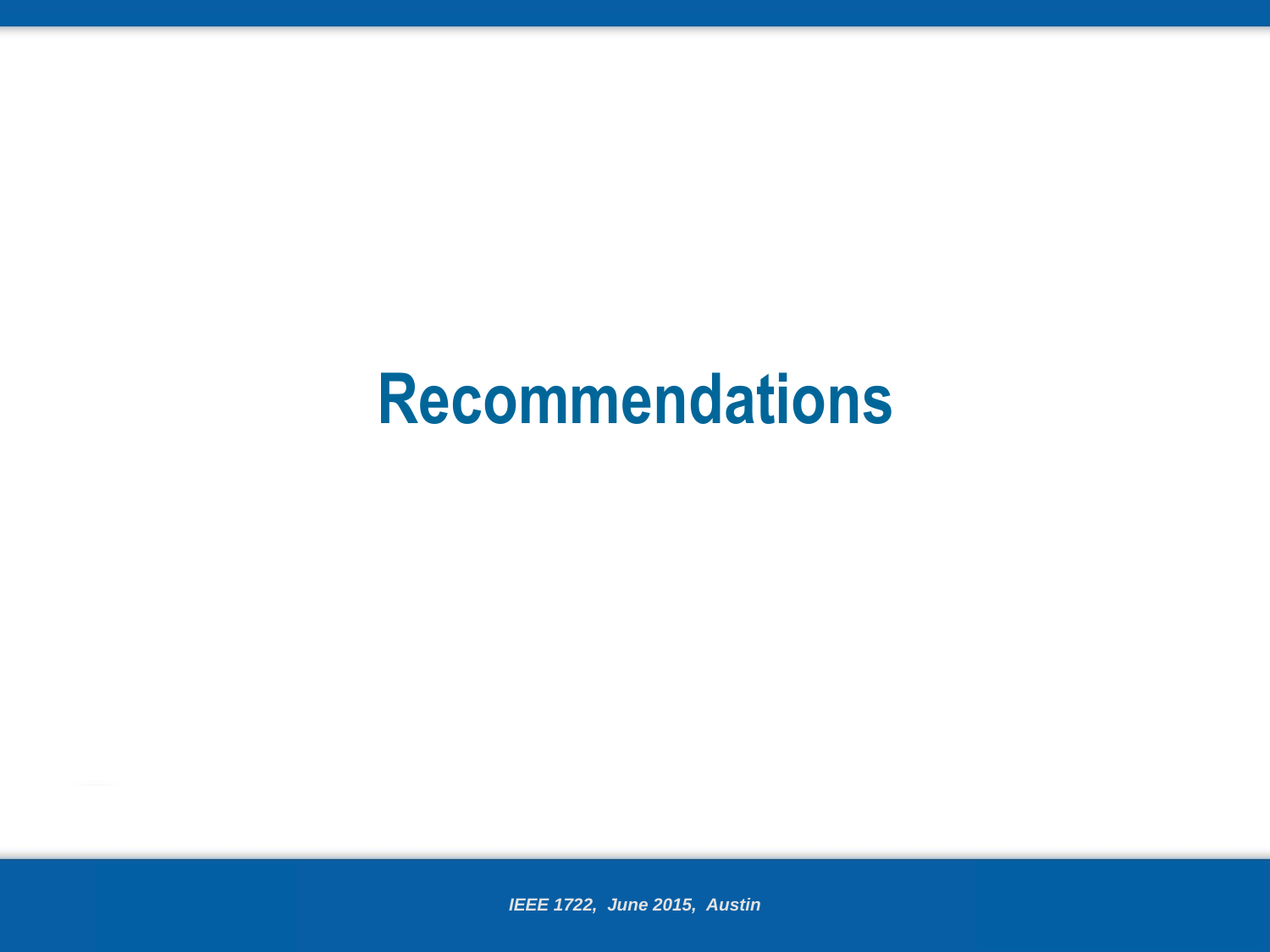#### **Assumptions**

- Industrial devices often embed a switch
- Two classes of industrial device
	- Non-constrained: Often run web server today
		- e.g. controller
	- Constrained: Some are "bare metal" (no operating system)
		- e.g. low-cost sensor
- RESTCONF-JSON is best fit for non-constrained
	- CoMI's feature set may be too limited (need to explore)
- CoMI is best fit for constrained
	- Aligned with JSON
- Centralized Network Config (CNC) is non-constrained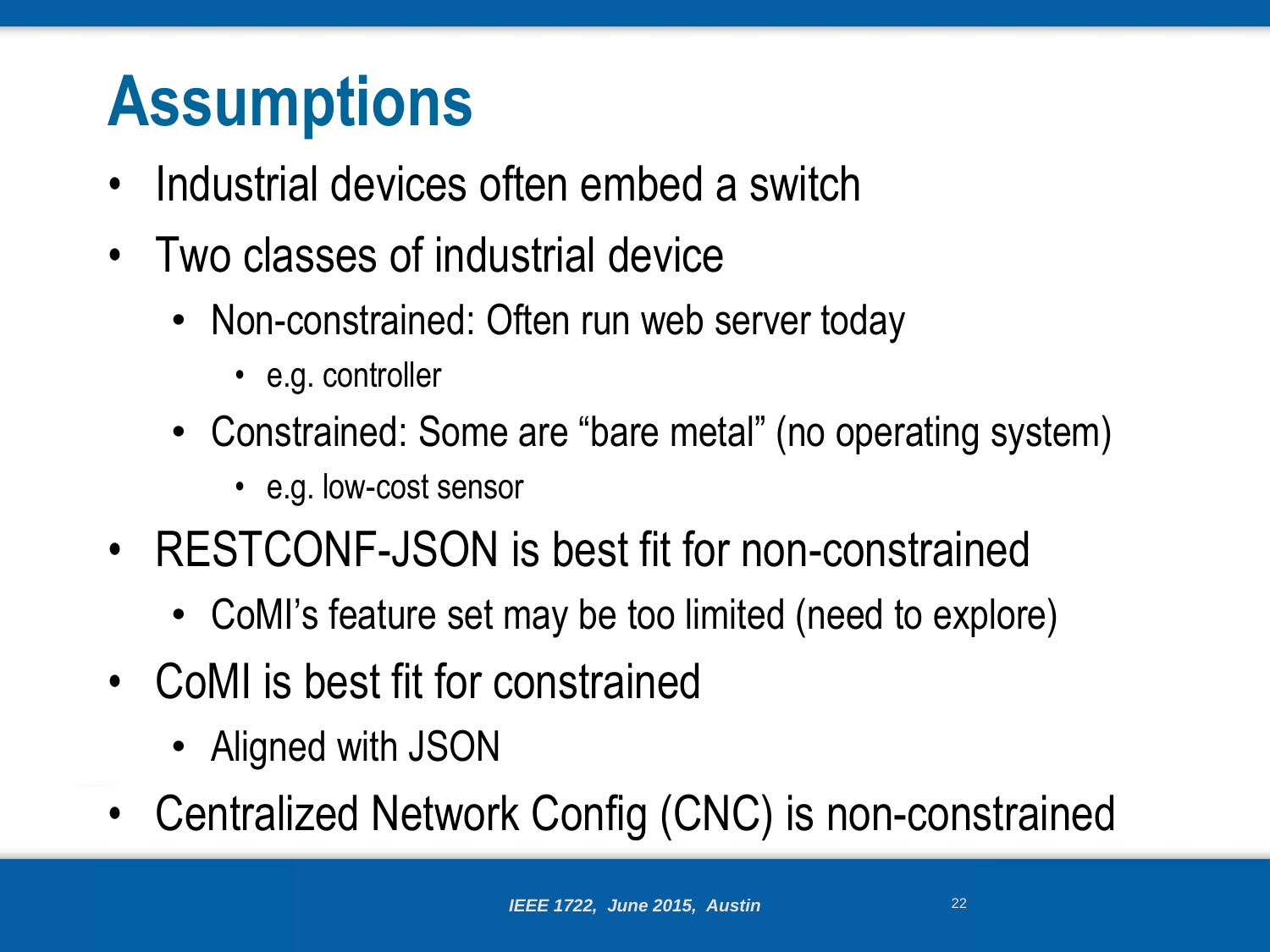#### **Recommended 1722.1 Management**

- Applies to new 1722.1 conformance class for CNC
	- Including a bridge that is managed by CNC
- 1722.1 CNC shall support both
	- RESTCONF-JSON client
	- CoMI client
- 1722.1 bridge shall support at least one of
	- RESTCONF-JSON server
	- CoMI server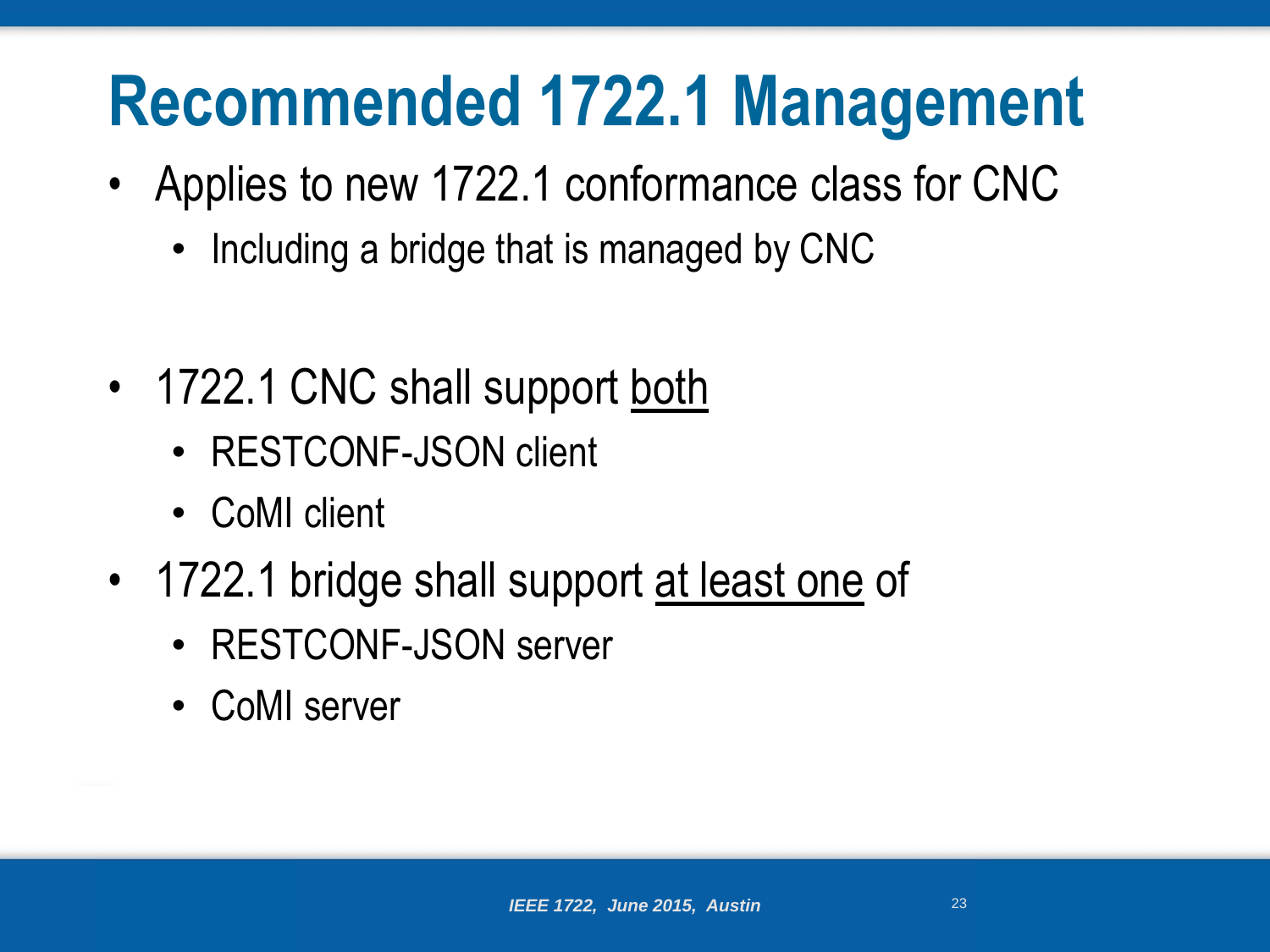#### **RESTCONF-JSON Roadmap**

- "RESTCONF-JSON" uses the RESTCONF spec, but 1722.1 changes
	- XML "MUST" to "MAY"
	- JSON "MAY" to "MUST"
- This is non-conformant to RESTCONF
	- RESTCONF client (e.g. NMS) fails with JSON-only server
		- Not a key IoT use case (e.g. NMS also assumes out-of-band mgmt)
		- Nevertheless, conformance for each standard must be clear
- Recommend: Coordinate with NETCONF WG on name
	- If "RESTCONF-JSON" is not sufficient, discuss alternatives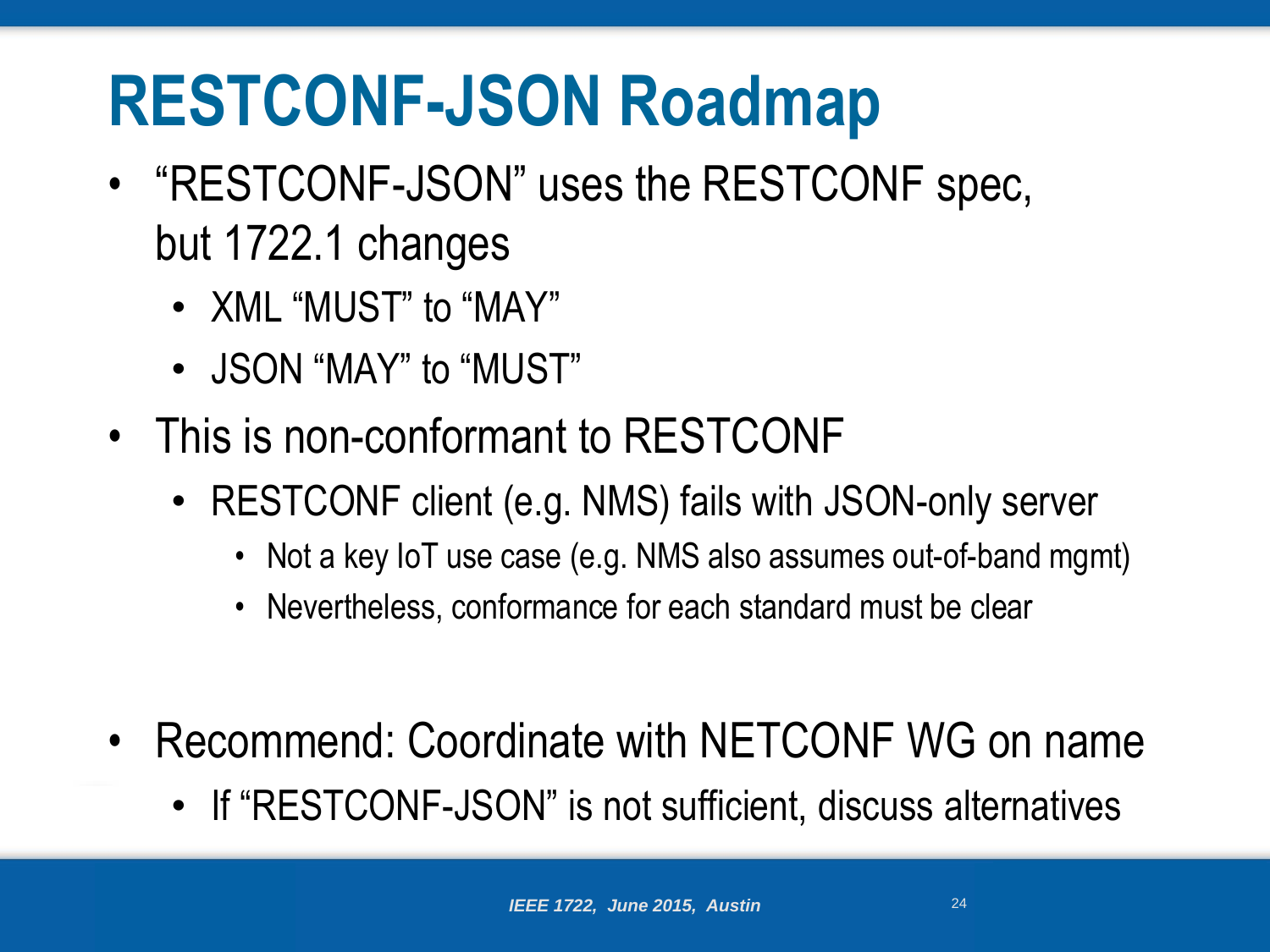## **CoMI Roadmap**

- CoMI needs more work
	- Unlikely to be ready for 2015 kickoff
- Recommend: Engagement between TSN and CoRE
	- TSN implies 1722, AVnu, and 802.1
	- Engagement implies software investment
- Goal: Prototype to see what we like and don't like
	- If needed, make suggestions to improve I-D
	- Prototypes can lead to open-source